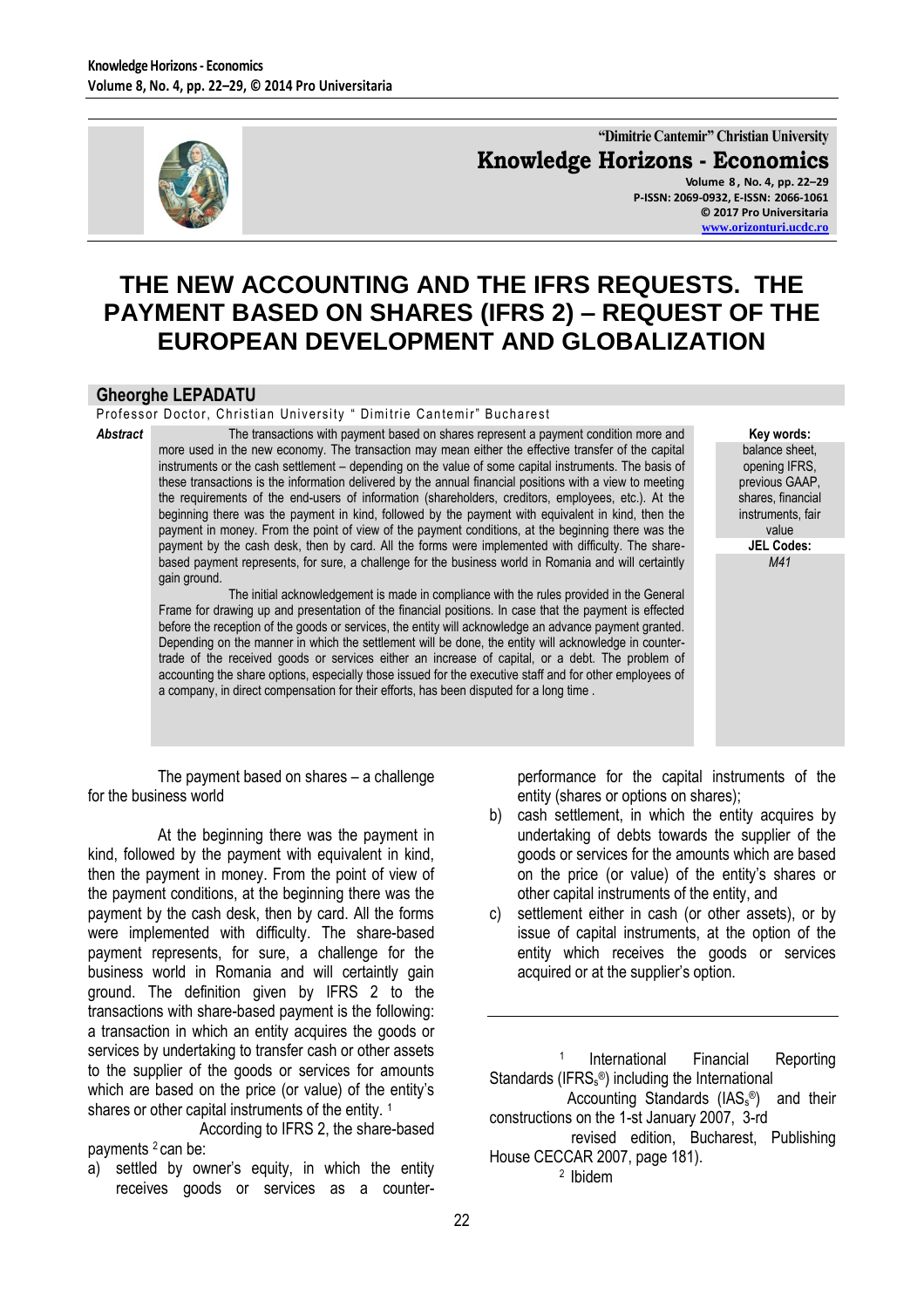Irrespective of the manner in which the transaction will be settled, the moment of acknowledgement is the same: the entity will acknowledge the goods or services received or acquired in a business deal with share-based payment when it obtains the goods or when the services are rendered. <sup>3</sup>

If the goods or services acquired or received in a business deal with share-based payment are not qualified for the acknowledgement as assets, they will be acknowledged as expenditure. The initial acknowledgement is made in compliance with the rules provided in the General Frame for drawing up and presentation of the financial positions. In case that the payment is effected before the reception of the goods or services, the entity will acknowledge an advance payment granted. Depending on the manner in which the settlement will be done, the entity will acknowledge in counter-trade of the received goods or services either an increase of capital, or a debt. The problem of accounting the share options, especially those issued for the executive staff and for other employees of a company, in direct compensation for their efforts, has been disputed for a long time . <sup>4</sup>

No present-day IAS approaches this matter, but the project IASB regarding the share-based payment seems to produce a complete evaluation pattern on the basis of the fair value from among all the projects of the standardization bodies. <sup>5</sup>

The fundamental problem in IAS / IFRS is the credibility of accounting. Under the circumstances in which, for the same year, a similar public company, in different countries, publishes different images of the sizes of the owner's equity and of the results, complying logically with the rules in force in those countries, the trust of the users of information will suffer. 6

Share-based transactions with the employees or assimilated persons

Lately, at international level, more and more companies started to grant their employees additional benefits in form of owner's equity securities issued either in form of additional compensations calculated on the basis of their own shares. This has several explanations, i.e.:

- In most of the countries, the taxation  $\bullet$ connected with salaries is perceived as burdensome and then the employers look for cheaper manners to pay the salaries
- Usually, the options granted to the employees are opposable to them either at the moment of performance, or of selling the securities acquired on their basis (the taxation is not effected at the moment of granting the options, as it is

effected – for example – at the cash paid salary);

## 3 Ibid., page 182

<sup>4</sup> Barry J. Epstein, Abbas Ali Mirza, WILEY IFRS 2005: *"Interpretarea şi aplicarea Standardelor Internaţionale de Contabilitate şi Raportare Financiară – Interpretation and Application of the International Accounting and Financial Reporting Standards", Publishing House Bucharest 2005, page 695.*

5 Ibidem.

<sup>6</sup>Niculae Feleagă, *Sisteme contabile comparate* (Compared Accounting Systems), 2-nd edition, Vol. I, Contabilitățile anglosaxone (Anglo-Saxon Accounting Systems, Editura Economică (Economic Publishing House), Bucharest, 1999, page18.

- The entity benefits from the deduction of at least a part of the committed salary expenditure;
- The granting of pensions in form of determined benefits ( a very often used manner at the beginning of the 20-th century) is considered to be very expensive for the company because of the evolution of several factors, such as: the growth of the duration of useful life, of the average salary etc.;
- It is an incentive factor for the employees (especially for managers), who must obtain performances in order to obtain the capital securities (Attention: the reverse side of the coin: sometimes managers are stimulated to report false performances, just to receive additional compensations !);
- It is a factor of making the staff faithful, taking into account that the employee must – as a rule – spend a certain number of years in the company in order to be entitled to benefits;
- The companies regard the issue of capital as a very cheap financing source and prefer to increase the number of issued shares instead of spending additional money on salaries.

### **1. The Purposes of the Standard (IFRS 2- sharebased payment)**

In order to guide the adoption, for the first time, of the international standards of financial reporting – whith regard to IFRS, the completion of the work at four projects of new-type standards was necessary, the first two as a result of the non-existence of a previous standard, capable to became a starting guide, and the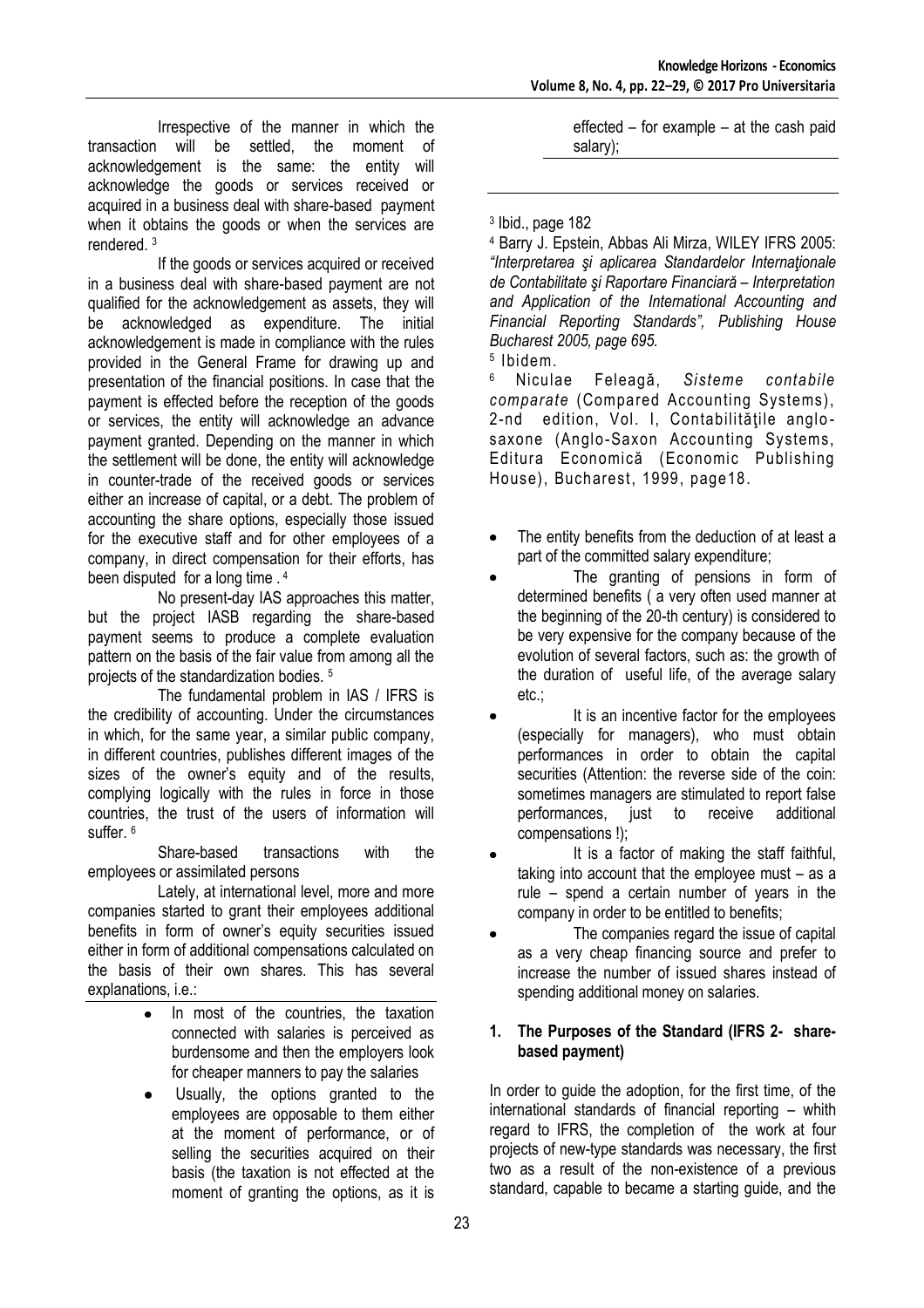other two, for the achievement of the target of convergence between the two big accounting systems with worldwide vocation – the international one (IFRS) and the Anglo-Saxon one (US-GAAP). IFRS 2 belongs to the category of standardization products regarding the new economic and accounting fields. An entity adopting the IFRS for the first time is encouraged, but not obliged to apply IFRS 2 – the share-based payment. All the international bodies appreciate that these IFRS must apply to all the transactions with share-based payment<sup>7</sup> . IFRS 2 is more comprehensive than the employees' share options, because it treats the issue of shares (and rights on shares) in exchange for some services and goods.<sup>8</sup>

The national legislation established the categories of legal bodies which applied the provisions according to the European Norms, the period of accounting harmonization extending during the period 1999-2005 <sup>9</sup> . The main new aspects brought by these new legal regulations as compared to the Law no. 82/1991 and the Rules for application of this law refer especially to new concepts and targets, on the basis of which the information reported in the financial positions will be built

----------------------------------

<sup>7</sup>Hennie van Greuning, *International Financial Reporting Standards, A practical guide,* 

The World Bank, revised edition 2007, Institute IRECSON, Bucharest, 2007, page 163. 8 Ibidem.

<sup>9</sup> Ordinance of the Ministry of Public Finances no. 907/27 June 2005, regarding the

 approval of the categories of legal bodies which apply the accounting rules according to

 the International Financial Reporting Standards, respectively accounting rules

 according to the European Norms, published in the Offical Journal of Romania, Part I,

no. 597/11.07.2005.

The occurrence of two new documents <sup>10</sup> for the practice of accounting reporting in our country can be noticed, i.e.:

the status of the modification of the owner's equity" – which shows in detail the variations of the equity elements during the whole period of report, and

- "the status of the cash flow" – necessary to highlight the flow of earnings and payments during that period.

The annexes to the balance sheet have disappeared. A series of new principles <sup>11</sup> appeared, such as:

- the principle of prevalence of the economic over the juridical aspect,
- the principle of the separate evaluation of the elements of assets and liabilities, and
	- the principle of the significant importance.

The most important changes are those referring to the acknolwedgement and evaluation of the assets, respectively of the debts.

 The International Financial Reporting Standard 2 – IFRS 2 is the standard which leads us to the accounting procedures under the circumstances in which the settlement towards the employees, suppliers and towards other categories of third parties are made also otherwise than by cash avalabilities, they are made also by securities, by financial instruments, by shares or by options concerning the shares.

IFRS 2 requires that an entity should acknowledge the business deals with share-based payment in its financial positions, including the transactions with the employees or other parties which will be settled in cash, other assets or instruments of the entity's equity. There are no exceptions to this IFRS, others than those for the transactions for which other Standards are applied <sup>12</sup>.

In the bookkeeping generated by the application of the standard IRFS 2, a fundamental difference is made between the members of the staff and third parties, because such a difference allows to evaluate the amount of the remuneration which the company will have to pay. The transactions referred to are not only those with the members of the staff, but also those made with third parties, when the effects are significant for the user of financial positions. The category "members of the staff" comprises the employees of the entity and natural persons assimilated to the members of the staff, defined as "persons working for the enterprise, under its leadership, in the same manner as those persons would do, who would be legally and fiscally considered members of the staff", as follows:

► the administrators non-employees:

- an individual who works under the direct supervision of the enterprise which receives the goods or service, irrespective of who his legal employer is,
- a certain individual, on whose performance a contract depends (example: data processing);

----------------------- <sup>10</sup>Minică Boajă, Gheorghe Lepădatu, *Standardele Internationale de Raportare Financiară (I.F.R.S.), Noţiuni fundamentale (International Financial Reporting Standards, Fundamental Notions),* Publishing House Cermaprint, Bucharest, 2006, page 78.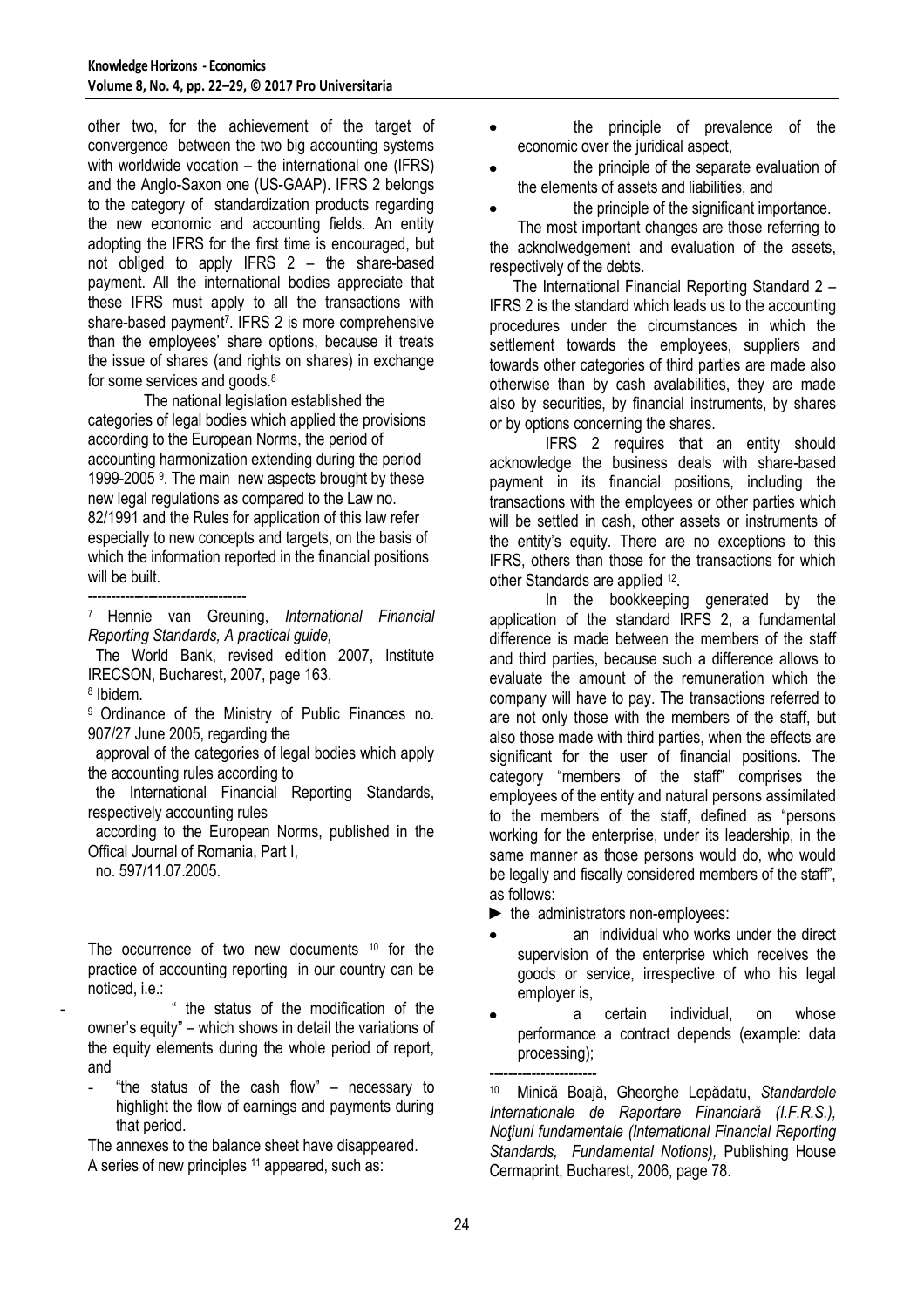- 11 Mihai Ristea, *Metode şi politici contabile de întreprindere (Accounting Methods and Policies of the Enterprise)*, Publishing House Tribuna Economica, Bucharest, 2000, page 38.
- <sup>12</sup> International Financial Reporting Standards (IFRS<sub>s</sub>®) including the International Accounting Standards  $(IAS_s^{\circledcirc})$ and their construction on the 1-st January 2007, 3-rd revised edition, Bucharest, Publishing House CECCAR 2007, page 182.
- an individual gives all the advantages to the work and to the enterprise, for a certain period of time;
- the individuals working on project basis in all the projects in which the enterprise bears the risk of non-performance;
- an individual who renders services similar to those mentioned by the members of the staff, the administrators.

From the practical point of view, the difference between the members of the staff – as they have been defined before – on the one hand, and the third parties who supply goods and services – on the other hand, has incidence on the basis held for establishing the fair value (the fair value is the value of the instrument received by a member of the staff or assimilated to him); for third parties it is the value of the service performed or the delivered goods and also for the evaluation date in fair value. The remuneration may be immediate or deferred. The remuneration is deferred from the moment in which it is subject to the observance of conditions – such as: the attendance of the employee in the enterprise, during a minimal period of time. The employee is also obliged to observe the provisions of the Labour Code. It has been agreed upon to integrate the temporal variable in the analysis.

### **2. The Evaluation of the Share-Based Payments <sup>13</sup>**

A difference must be made between:

- a) the date of attribution :
- corresponds to the moment in which the contract is concluded between the enterprise and the other party;
- is the date on which the entity and the counter-party have a mutual agreement concerning the terms and conditions of the agreement. If this date is approved by the shareholders or by the Board of Directors, the attribution date corresponds to the date of approval by the competent body;

b) the date of acquirement of rights – from the practical point of view, the conditions of exercise are reached and the counter-party is free to exercise those rights;

c) the date of exercise – is the date on which the counter-party will effectively exercise those rights;

d) the date of evaluation – is not explicitly recognized by the standard; the term of "measurement" may be used – the date of evaluation is the date on which the value of the instrument, the service or the goods is measured. In case of direct evaluation it is the date of completion of the performance, which corresponds – most often to the date of acquirement of the rights. In case of the indirect evaluation it is the date of attribution 14 .

Before being recorded in the books, the remunerations based on shares must be evaluated. The principles to be applied are distinct, depending if the counter-party is a member of the staff or a third party.

 ------------------------- <sup>13</sup> International Financial Reporting Standards (IFRS<sub>s</sub>®) including the International Accounting Standards (IAS<sup>s</sup> ®) and their construction on the 1-st January 2007, 3-rd revised edition, Bucharest, Publishing House CECCAR 2007, page 226. <sup>14</sup> Ibid., page 227.

Regarding the transactions with **"members of the staff",** the principle is that of **indirect evaluation.** The number of issued instruments, futures, must be estimated, i.e. those instruments for which the entity waits to be acquired, then to be measured at their fair value on the date of attribution. Regarding the transactions with third parties, the principle is that of indirect evaluation of the performed service. The fair value of the performed services and delivered goods must be kept in mind, on the date on which the latter are effectively received by the entity (example: the fair value of the equity instruments on the date on which the services are received and the goods delivered shall be kept in mind).

The payment is a means of voluntary performance of an obligation having a double juridical meaning: *a) lato sensu*, it means the voluntary performance of any positive obligation, to give or to do, being materialized in the assignment of a right, the creation of a right, the remittance of a right, the performance of a repair, the manufacturing of an object etc., *b) stricto sensu*, it expresses the obligation to give an amount of money.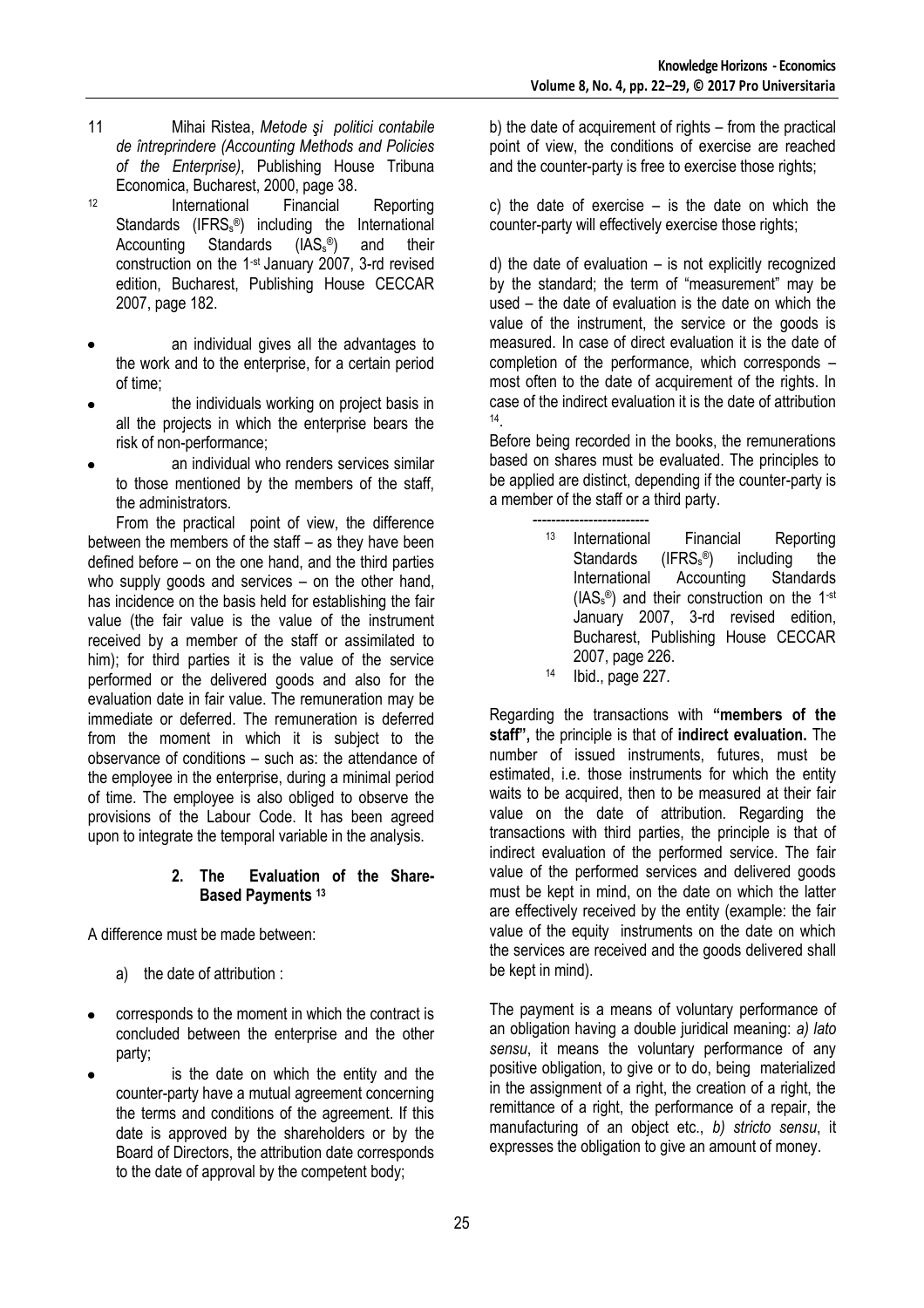The payment is also a civil juridical act that materializes the agreement between the person who makes the payment (solvens) and the person who receives it (accipiens) having as an immediate cause the intention to pay off an obligation (animo solvendi) by performing the service owed by the debtor to the creditor. The payment must be made to the creditor, his representative or to the person authorized by the law or the court of law to receive it. The exigencies of business activity have imposed the settlement of special rules regarding the price in the commercial obligations. These rules refer to the establishment of the price and the currency of payment. If on the conclusion of commercial contracts the parties did not establish the price but had in mind the real price or the current price, this will be the price in the lists of the stock exchange of the place where the contract has been concluded, respectively of the nearest place.

When, due to some circumstances, these legal criteria cannot be used, the law allows the contracting parties to establish the price by any means of evidence provided by the Commercial Code. Under the present circumstances, for establishing the price, the legal price approved by a normative act can also be taken into account. The share-based payment – IFRS 2- is not compulsory for the entities that have passed to IFRS, and if such a payment is used, it is necessary that previously it should be appropriately established by norms at internal level. Pursuant to the provisions of the Law no. 31/1990, re-issued, in the joint stock company the registered capital is represented by shares issued by the company, which, as per manner of transmission may be registered shares or bearer shares. The shares issued by a joint stock company as a result of a subscription by public offer of marketable securities are subject to the rules applicable to the organized market on which those shares are marketed.

The term "share" has several meanings:

- it is a fraction of the registered capital it must compulsorily be equal to the other shares; the law provides a **minimum ceiling** regarding the nominal value of the share, which means that the company may issue shares with a higher nominal value,
- it is a security  $-$  it contains and establishes the rights and obligations arising from the capacity of shareholder,
- it designates the relation within the company, i.e. the legal relation between shareholder and company.

The characteristics of the shares:

they are fractions of the registered capital that have a certain nominal value

- they are equal fractions of the registered capital,
- the shares are indivisible,
- they are negotiable securities the shares issued by the company are securities which incorporate certain property values, therefore they are considered securities or credit securities and are called marketable securities.

It has been noticed that the shares do not completely fulfill the conditions of the credit securities; the shares represent securities which incorporate certain rights, but they do not fulfill the conditions of autonomy and literalness. Thus, the shares are not autonomous securities, independent of the juridical act from which they derive, they arise from the company contracts. At the same time, in case of assignment of shares, the person who acquires them becomes the holder of a derived right, and not of a new, initial right. In order to enable the performance of share-based payments, appropriate modifications of the law must be made.

The shares are securities without literalness, the extent of the rights conferred is incompletely established by the security, reason for which the memorandums of association must be checked.

Because they have not all the characteristics of the credit securities, it is considered that they are not perfect credit securities, but special securities, called corporate, associate or participation securities.

The target of IFRS 2 is represented by the specification of the financial reporting by an entity when it performs a transaction with share-based payment, which requires that an entity should reflect in its profit, or in loss, its financial position, the effects of the share-based deals, including the expenses associated to the transactions in which options on shares are granted to the employees.

## **3. The Area of Applicability** <sup>15</sup>

At the level of the European Union, the entities which quote and those which consolidate the financial positions must apply the IAS / IFRS. Some countires have applied quantitative criteria of "size". It is the principle of public responsibility, which should divide the enterprises into two categories, that gains more and more ground:

- enterprises with public responsibility  $$ those who must apply complete IFRS;
- the other enterprises that should apply another set of standards – those specific for the small and medium-size enterprises.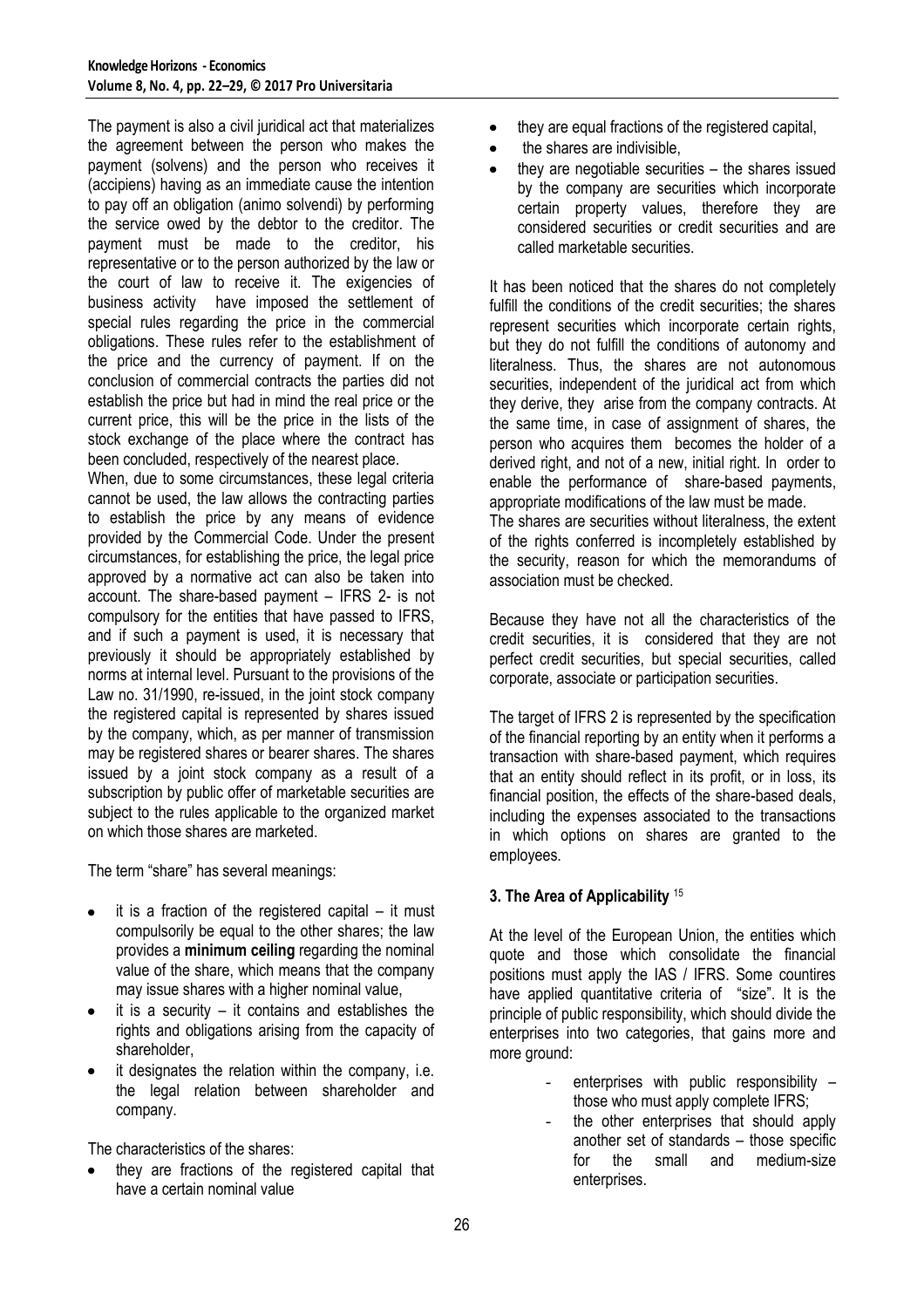IFRS is a model of Anglo-Saxon financial reporting and is orientated towards the capital market.

*a) The acces to the international standards*

There are three manners of acces to the application of IFRS:

- b) the adoption of the IFRS as such the ideal manner – which presumes difficulties connected with different cultures and traditional values, juridical systems which are different from the origine of law of IFRS, but also with the acceptance of the priority of the principles which have to replace the traditional national rules;
- c) the working out of national standards based on the principles stipulated in IFRS;
- d) the adaptation of the IFRS to the specific national .character.

----------------------------------

- 15 International Financial Reporting<br>Standards (IFRS,<sup>®</sup>) including the Standards (IFRS<sub>s</sub>®) in<br>International Accounting including the International Accounting Standards (IAS<sup>s</sup> ®) and their construction on the 1-st January 2007, 3-rd revised edition, Bucharest, Publishing House CECCAR 2007, page 214.
- *e) Factors that influence the implementation of IFRS* Among the factors that influence the implementation

of IFRS, the following are worth mentioning:

the principles  $-$  standards must be based on principles and not on detailed rules, as it is known that "by detailed rules a chance is given to the infringement of the law", - complexity – the more sophisticated the IFRS become, it seems that they do not represent the best solution for all the enterprises.

f) *the application of IFRS in Romania* In order to establish the enterprises which apply these rules, the standardization body used the quantitative criterion referring to:

- the turnover –at least 7.3 million EURO,
- total assets a volume of at least  $3.65$ million EURO and
- number of employees  $-$  at least 50 employees.

According to Romania's calendar, starting with the year 2006 only those enterprises that had on the 31 st December 2005 a turnover under 7.3 million EURO, a volume of assets under 3.65 million EURO and under 50 employees remained outside the application programme of these rules.

The final standard IFRS 2 – payments assimilated in shares, including those assimilated within the saving plans of the company, provides as a general principle that the granting of equity instruments to remunerate goods or services obtained or which are going to be obtained, which must be evaluated at their fair value and recorded as expenditure – as they are consumed; the counter-party in accounting formula is represented by the equity or the debts  $-$  in some particular cases.

The standard IFRS 2 provides many details regarding the ways of establishing the fair value of the acquired goods and services. <sup>16</sup> .

The registration of an expenditure in the books (or of an asset, according to the circumstances), to reflect the fair value of the obtained goods and services, will create a major discrepancy for the financial positions.

The provisions that do not appear in form of discrepancies <sup>17</sup> refer to:

- establishing the fair value of the received goods and services, paid for by equity instruments;
- the manner of application of the general principle of bookkeeping in some particulare situations;
- processing the payment transactions assimilated in shares, completed by the payment of liquidity;
- processing the payment transactions assimilated in shares, which allow the choice of the manner of settlement (liquidity or equity instruments), either with the issuer, or with the beneficiary.
- <sup>16</sup> International Financial Reporting Standards (IFRS<sub>s</sub>®) including the International Accounting Standards (IAS<sup>s</sup> ®) and their construction on the 1-st January 2007, 3-rd revised edition, Bucharest, Publishing House CECCAR 2007, page 230.
- <sup>17</sup> Ibidem

-----------------------------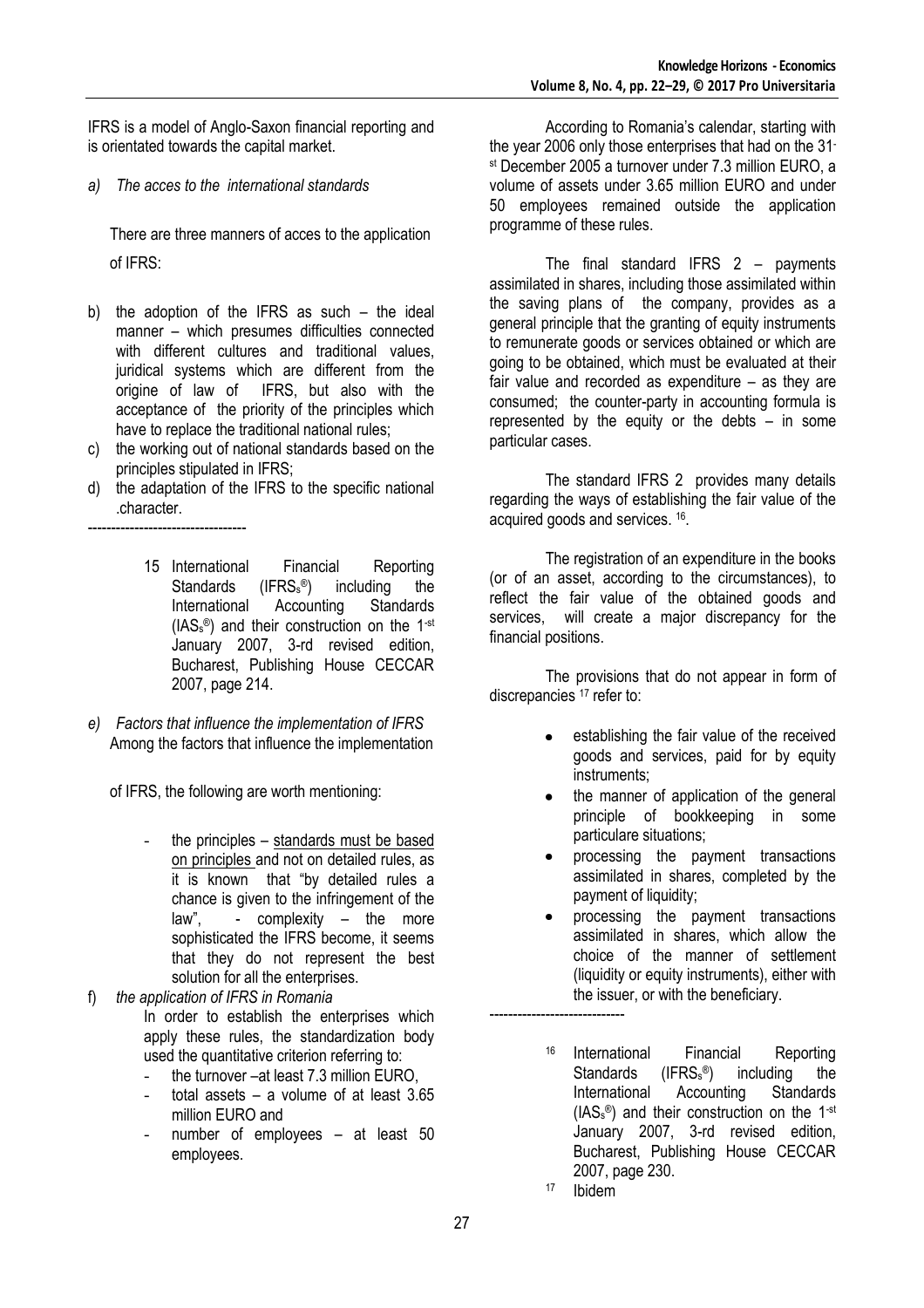The entity shall apply IFRS 2 in registering all the transactions with share-based payment (the opening balance sheet IFRS is the border point between the national accounting policies and practice and IFRS), and provides the evaluation principles and specific requirements for the following transactions:

- *the transactions with share-based payment with settlement in equity instruments of the entity – the* entity receives the goods and services as countervalue for *the equity instruments;*
- *the transactions with share-based payment with settlement in cash* - the entity acquires goods and services by undertaking debts towards the suppliers of those goods or services, whose amount is based on the price of the shares or of other equity instruments;
- *Transactions in which the entity receives or acquires goods or services,* and the terms of the agreement allow either the entiy or the supplier of those goods or services the choice of the manner of settlement in cash – or other assets, or by issuing of equity instruments.

### **3.Acknowledgement. Elements Regarding the Payments Assimilated in Shares <sup>18</sup> .**

An entity will acknowledge the goods or services received or acquired by a transaction with share-based payment when it obtains the goods or when the services are performed. The entity will acknowledge a corresponding growth of its equity if the goods or services have been received in a transaction with share-based payment with settlement in equity instruments of the entity, or a debt if the goods or services have been acquired in a transaction with share-based payment with settlement in cash. When the goods or services received or acquired in a transaction with share-based payment are not qualified for acknowledgement as assets, they shall be acknowledged as expenses.

The expenditure derives from the consumption of goods or services – the services are generally consumed immediately, in which case the expenses are acknowledged by the partner who performs the services. The goods can be consumed during a period of time or, in case of stocks – sold at a subsequent date, in which case the expenditure is acknolwledged when the goods are consumed or sold.

Sometimes it is necessary for an expenditure to be acknowledged before the goods or services have been consumed or sold, because the latter do not qualify for the acknowledgement as assets (example: an entity may acquire goods as part of the research stage of a project for the development of a new product). Although those goods have not been consumed, they can be in the position of not meeting the conditions for the acknowledgement as assets according to the applicable IFRS.

 -------------------------------- <sup>18</sup>Hennie van Greuning, *International Financial Reporting Standards, A practical guide,* 

 The World Bank, revised edition 2007, Institute IRECSON, Bucharest, 2007, page 165.

We can conclude that IFRS 2 belongs to the category of the standardizing products concerning the new economic and accounting fields. An entity which adopts the IFRS for the first time is encouraged, but not obliged to apply IFRS 2 – the share-based payment. All the international bodies appreciate that these IFRS must be applied to all the transactions with share-based payment. The IFRS 2 are more comprehensive than the options on shares of the employees because they treat the issue of shares (and rights on shares) in exchange for services and goods.

## **Bibliography**

1. International Financial Reporting Standards (IFRS<sub>s</sub>®) including the International Accounting Standards (IAS<sup>s</sup> ®) and their constructions on the 1-st January 2007, 3-rd revised edition, Bucharest, Publishing House CECCAR 2007, page 181.

- 2. Ibidem
- 3. Ibid., page 182.

4. Barry J. Epstein, Abbas Ali Mirza, WILEY IFRS 2005: *"Interpretarea şi aplicarea Standardelor Internaţionale de Contabilitate şi Raportare Financiară – Interpretation and Application of the International Accounting and Financial Reporting Standards",Publishing House Bucharest 2005, page 695.*